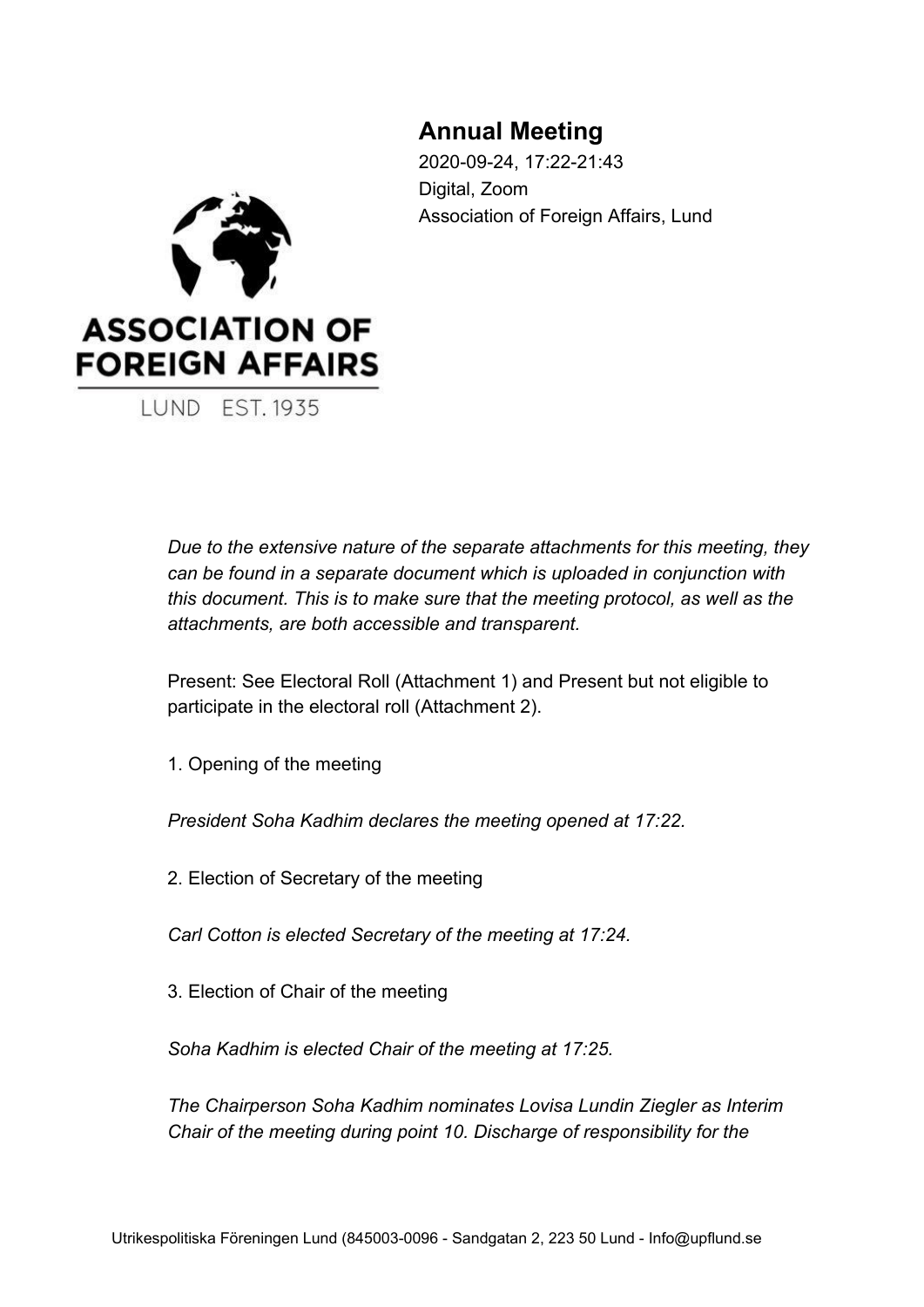*previous board. This due to bias and a need for Soha Kadhim to leave the meeting during that point.*

*Lovisa Lundin Ziegler is elected Interim Chair of the meeting at 17:26.*

4. Election of Attesters and Vote Counters of the meeting

*Karin Mizser and Maguette Fall are elected Vote Counters and Attesters of the meeting at 17:29.*

5. Approval of the electoral roll

*The Chairperson Soha Kadhim proposes to set the electoral roll to 24.*

*The electoral roll is set to 24 at 17:35.*

*The electoral roll will be updated during the meeting as we go on. Before any major votation, or if there are any uncertainties, an electoral roll check will be performed.*

6. Approval of the Agenda (Attachment 3)

*Proposal to approve the agenda.*

*Passed by acclamation at 17:37.*

7. Consideration of whether the summons to the Extra Annual Meeting were carried out in accordance with the By-laws

*Secretary Carl Cotton informs the Meeting that the summons were sent out 14 days prior to the Annual Meeting, and that the measures taken to summon Members to the Annual Meeting were therefore carried out in accordance with the Bylaws.*

*The Annual Meeting thereby finds that the summons for the Annual Meeting were carried out in accordance with the bylaws.*

*Mara Glas enters the room at 17:39.*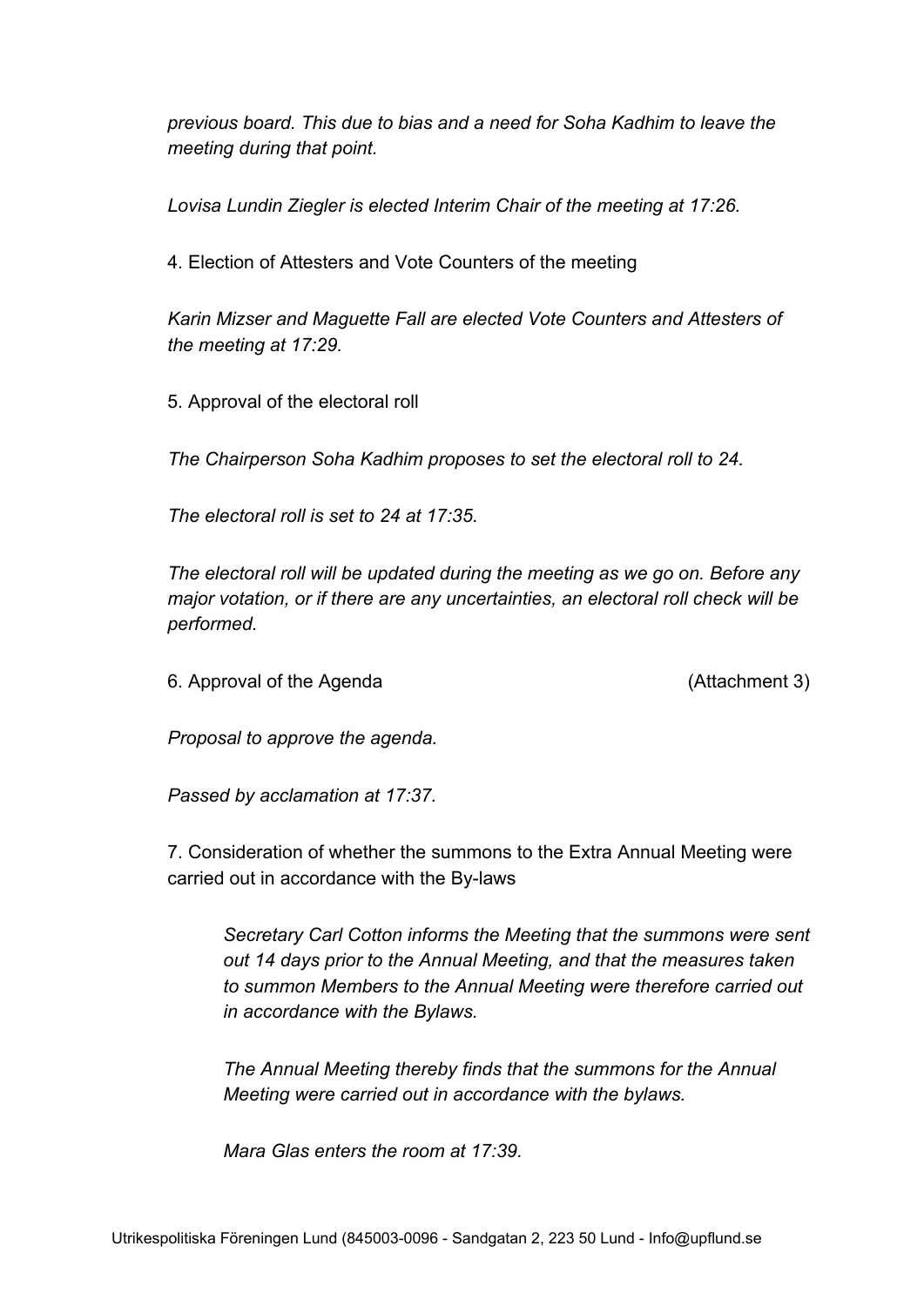*The electoral roll is updated to 25.*

8. Annual report for the working year of 19/20 (Attachment 4)

*Representatives for the Board of 19/20 Jonatan Klefbom and Benjamin Johansson briefs the Annual Meeting on the Annual Report for the working year of 19/20.*

*Jonatan Klefbom and Benjamin Johansson begin their presentation of the operational year chronologically. A couple of the highlights of the year have been the London trip, releases from the media committees, a collaboration with UF Uppsala, the creation of the Foregin Correspondence Fund, FBA-projects, and the creation of the snapsvisa International Love.*

*Jonathan Garbe enters the room at 17:50.*

*Benjamin Johansson briefs the Annual Meeting on the finances of the association. The budget for the operational year of 19/20 is also displayed and then compared to the outcome of the finances during the operational year of 19/20.*

*Proposal to file and archive the Annual Report of the working year of 19/20.*

*Passed by acclamation at 18:30.*

**(The Chairperson Soha Kadhim declares the meeting adjourned for a break at 18:30)**

**(The Chairperson Soha Kadhim declares the meeting re-opened at 18:40)**

*The electoral roll is updated to 27.*

9. Audit report for the working year of 19/20 (Attachment 5)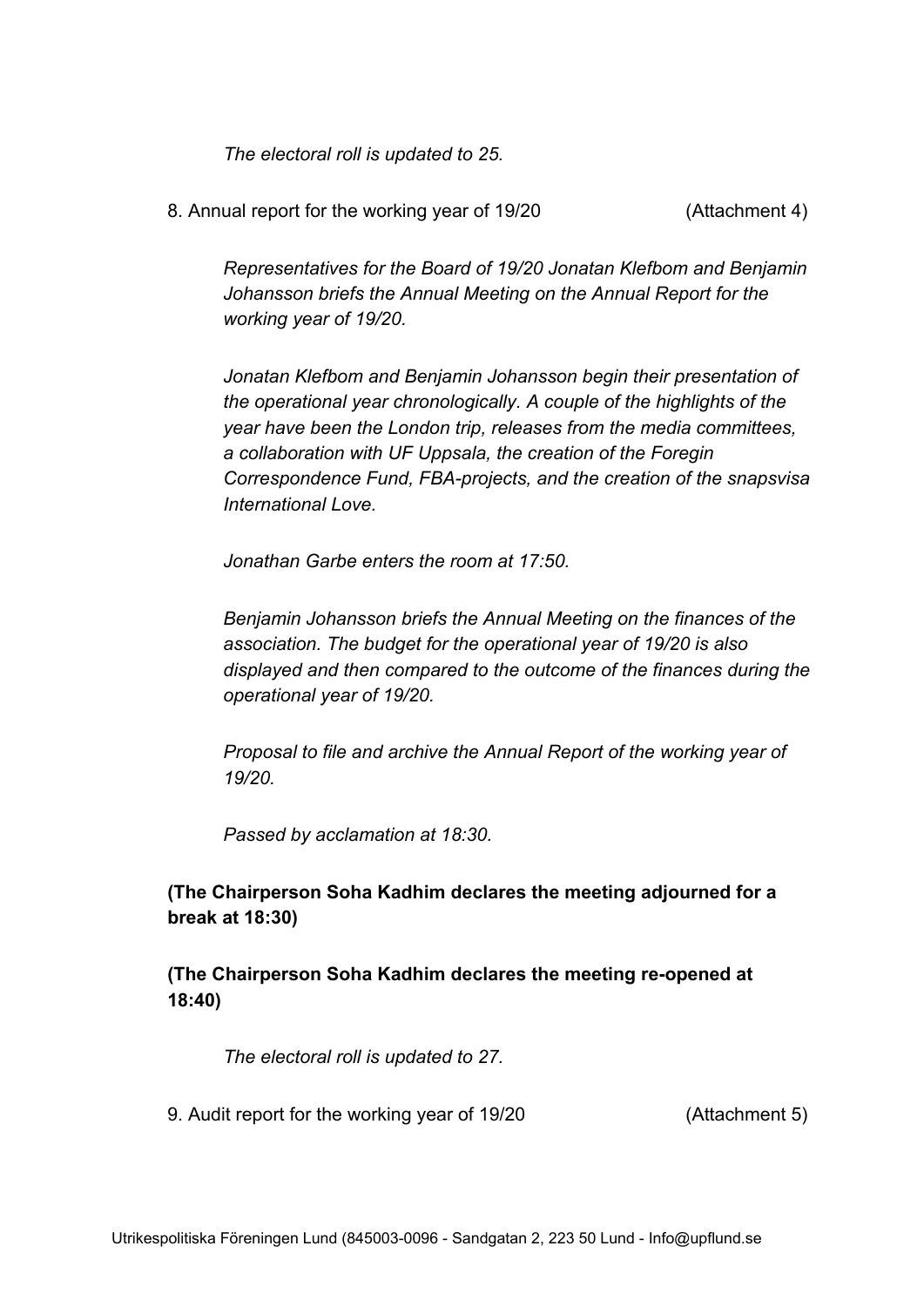*The Auditor for the operational year of 19/20 Jonathan Garbe briefs the Annual Meeting on his role, as well as the result of his work. Jonathan Garbe concludes that in spite of a few minor missteps done during the year, he recommends the Annual Meeting to discharge the Board of 19/20 of responsibility.*

*Proposal to file and archive the Audit Report of the working year of 19/20.*

*Passed by acclamation at 18:49.*

10. Discharge of responsibility for the previous board

*The Chairperson Soha Kadhim encourages the members of the previous board to leave the meeting due to being biased. Lovisa Lundin Ziegler therefore takes over the meeting as the Temporary Chairperson.*

*Soha Kadhim, Hedda Carlsson, Mara Glas, Jonatan Klefbom and Benjamin Johansson leaves the meeting at 18:52.*

*Proposal to update the electoral roll to 23.*

*Passed by acclamation at 18:53.*

*Secretary Carl Cotton informs the meeting what "Discharge of responsibilities" entails; being granted discharge means that the members, on the basis of the information they have received, approve of how the members of the board have worked during the year. Being discharged means that the Board can no longer be held accountable for certain decisions they took during their mandate.*

*Temporary Chairperson Lovisa Lundin Ziegler opens up for discussion.*

*Temporary Chairperson Lovisa Lundin Ziegler proposes to give The Board discharge of responsibility.*

*Passed by acclamation at 18:56.*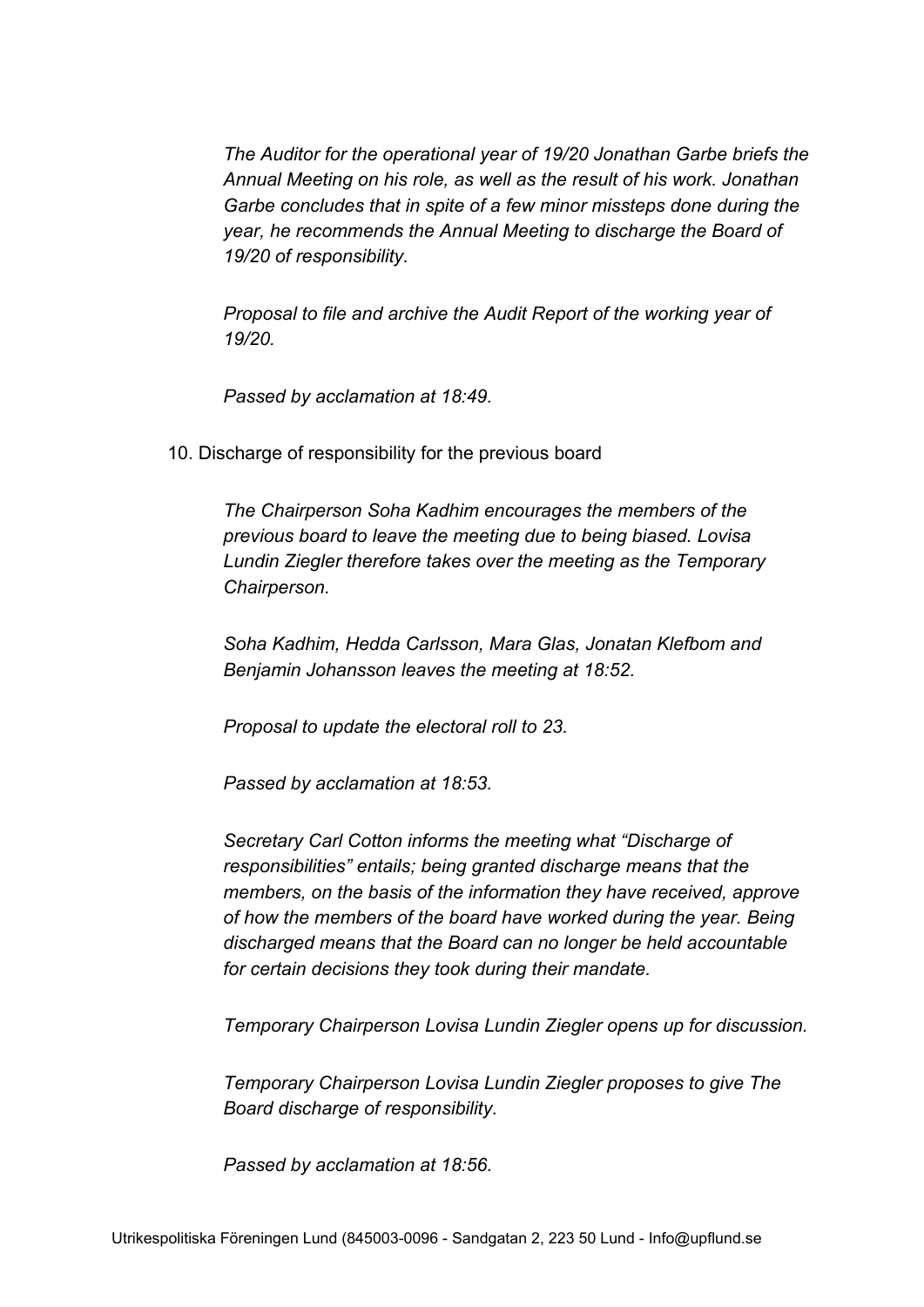*Soha Kadhim, Hedda Carlsson, Mara Glas, Jonatan Klefbom and Benjamin Johansson re-enters the meeting at 18:57.*

*Jonathan Garbe leaves the meeting at 18:57.*

*The electoral roll is updated to 25.*

11. Setting the budget for the working year of 20/21 (Attachment 6)

*Treasurer Lovisa Lundin Ziegler presents the budget for the upcoming year to the Annual Meeting.*

*The Annual Meeting has no questions for Lovisa Lundin Ziegler.*

*The Annual Meeting approves the proposed budget of 20/21 at 19:00.*

*Jonatan Klefbom leaves the meeting at 19:01.*

*The electoral roll is updated to 24.*

12. Setting the operational plan for the working year of 20/21 (Attachment 7)

*Vice President Hedda Carlsson presents the operational plan for the upcoming year to the Annual Meeting. Hedda Carlsson briefs the Annual Meeting on several of the key points in the operational plan, two of the most notable were membership and crisis management.*

*The Annual Meeting has no questions for Hedda Carlsson.*

*The Annual Meeting approves the proposed operational plan of 20/21 at 19:08.*

*Benjamin Johansson leaves the meeting at 19:10.*

*The electoral roll is updated to 23.*

13. Propositions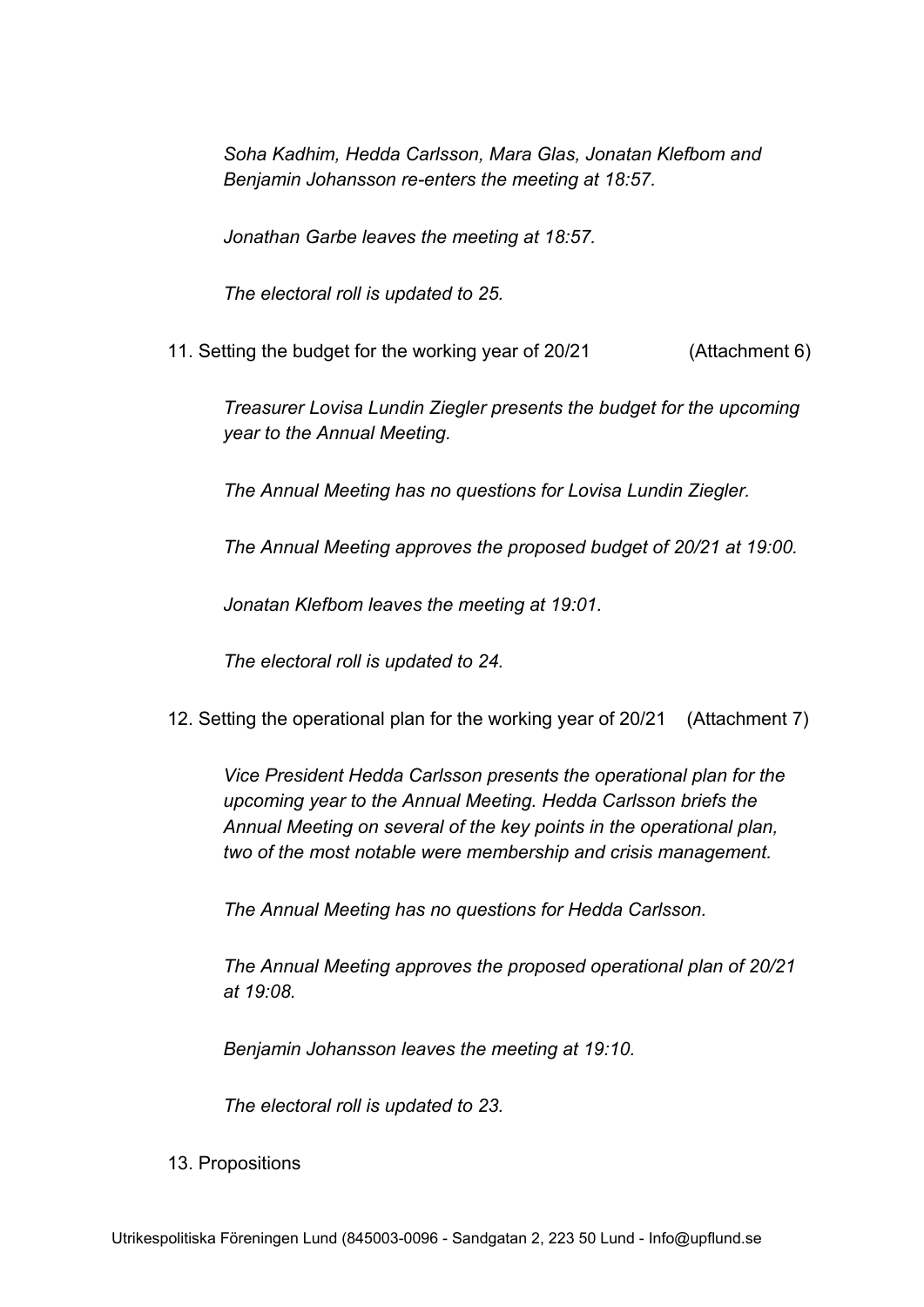*Chairperson Soha Kadhim presents the New Statutes to the Annual Meeting.*

*The Annual Meeting has no questions for Chairperson Soha Kadhim.*

*The Annual Meeting approves the New Statues at 19:16.*

*The Chairperson Soha Kadhim proposes that the New Statues will go into force once the protocol from this meeting is attested.*

*Passed by acclamation at 19:17.*

**(The Chairperson Soha Kadhim declares the meeting adjourned for a break at 19:18)**

**(The Chairperson Soha Kadhim declares the meeting re-opened at 19:50)**

*Rebecca Edvardsson joins the meeting at 19:50.*

*The electoral roll is updated to 25.*

*Maria Florina Acatrinei joins the meeting at 19:56.*

14. Election of members of the Election Committee

*Sofus Malte Petersen Rønberg and James Davies nominate themselves to the Election Committee.*

*James Davies is put into a breakout room and Sofus Malte Petersen Rønberg receives the word.*

*Sofus Malte Petersen Rønberg presents himself and his reasons for wanting to become a member of the Election Committee.*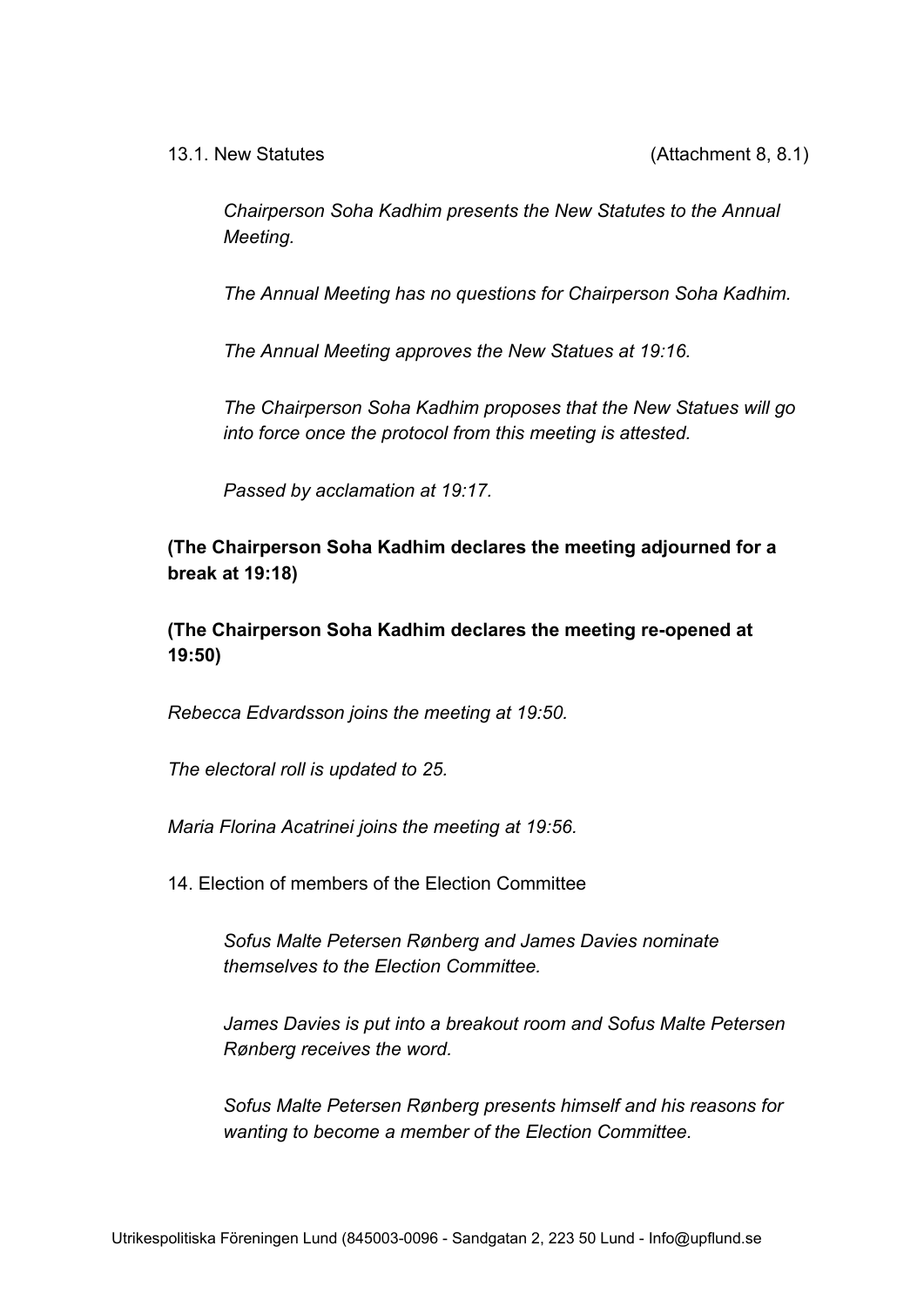*The Head of the Election Committee Rebecca Edvardsson introduces herself and begins asking Sofus Malte Petersen Rønberg questions.*

*The Annual Meeting thereafter gets the opportunity to ask questions to the candidate.*

*Sofus Malte Petersen Rønberg is then put into a breakout room, James Davies re-joins the room, and James Davies receives the word.*

*James Davies presents himself and his reasons for wanting to become a member of the Election Committee.*

*The Head of the Election Committee Rebecca Edvardsson begins asking James Davies the same questions that Sofus Malte Petersen Rønberg received.*

*The Annual Meeting thereafter gets the opportunity to ask questions to the candidate.*

*James Davies joins Sofus Malte Petersen Rønberg in the breakout room. The Annual Meeting discusses the merits, and the answers given by the candidates.*

*Maria Florina Acatrinei joins the breakout room since she is not eligible to participate in the electoral roll.*

*Rebecca Edvardsson joins the breakout room since she as a member of the Election Committee will abstain from voting.*

*The electoral roll is set to 23.*

*The Annual Meeting elects by votation Sofus Malte Petersen Rønberg as a member of the Election Committee at 20:46.*

*The Annual Meeting elects by votation James Davies as a member of the Election Committee at 20:52.*

15. Election of Chief Recruiters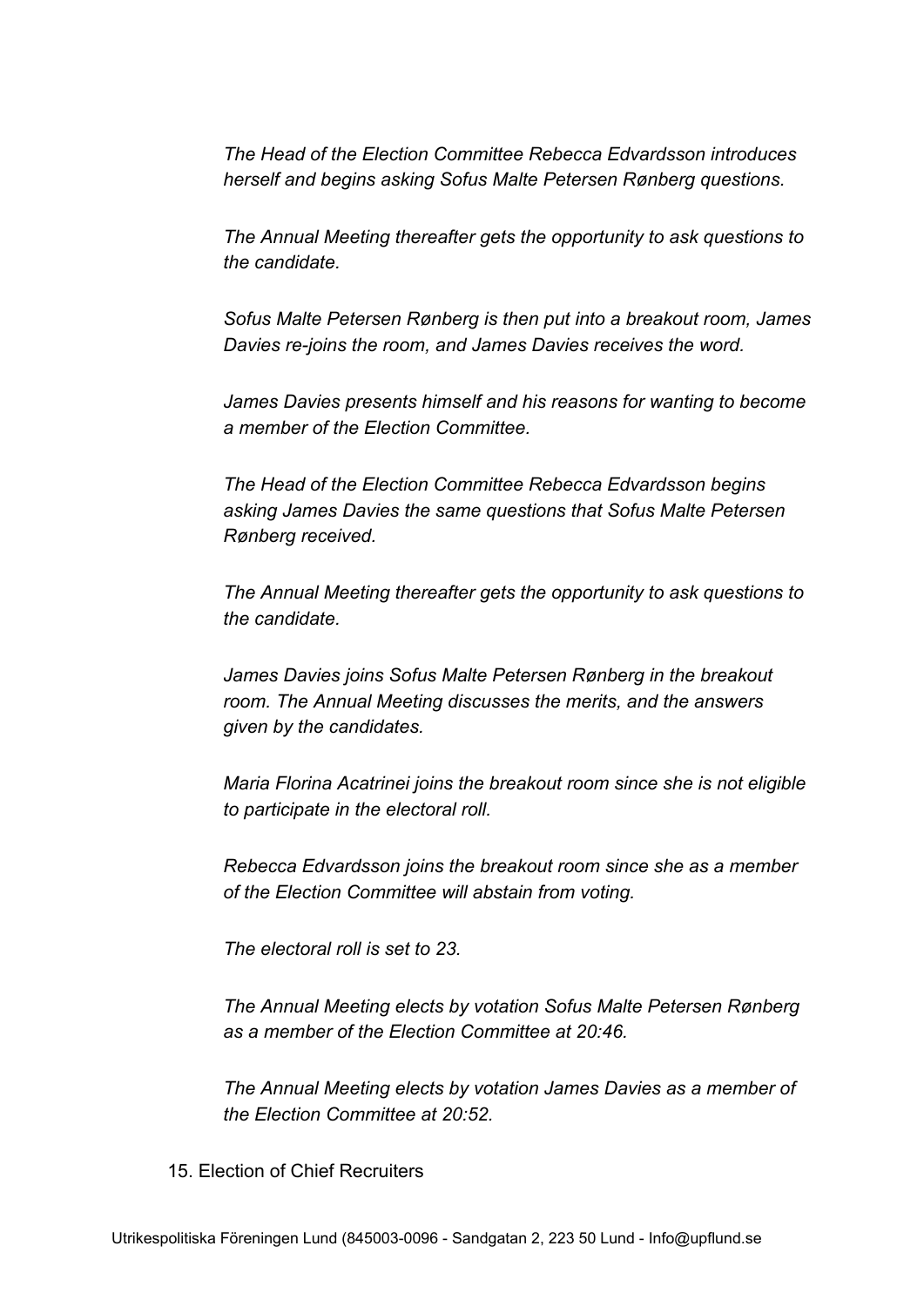*Maria Florina Acatrinei nominates herself as Chief Recruiter.*

*Maria Florina Acatrinei introduces herself and briefs the Annual Meeting on her reasons for applying for the post as Chief Recruiter.*

*The Head of the Election Committee Rebecca Edvardsson begins asking Maria Florina Acatrinei questions.*

*The Annual Meeting thereafter gets the opportunity to ask questions to the candidate.*

*Maria Florina Acatrinei joins the breakout room.*

*James Davies also joins the breakout room due to not being eligible to participate in the electoral roll.*

*The Annual Meeting elects Maria Florina Acatrinei as Chief Recruiter at 21:13.*

**(The Chairperson Soha Kadhim declares the meeting adjourned for a break at 21:14)**

**(The Chairperson Soha Kadhim declares the meeting re-opened at 21:20)**

*Rebecca Edvardsson leaves the meeting at 21:16.*

*The electoral roll is updated to 24.*

*The Chairperson Soha Kadhim proposes to declare the second position as Chief Recruiter vacant.*

*Passed by acclamation at 21:23.*

16. Consideration of motions

16.1. Motion about having a sittning in December (Attachment 9)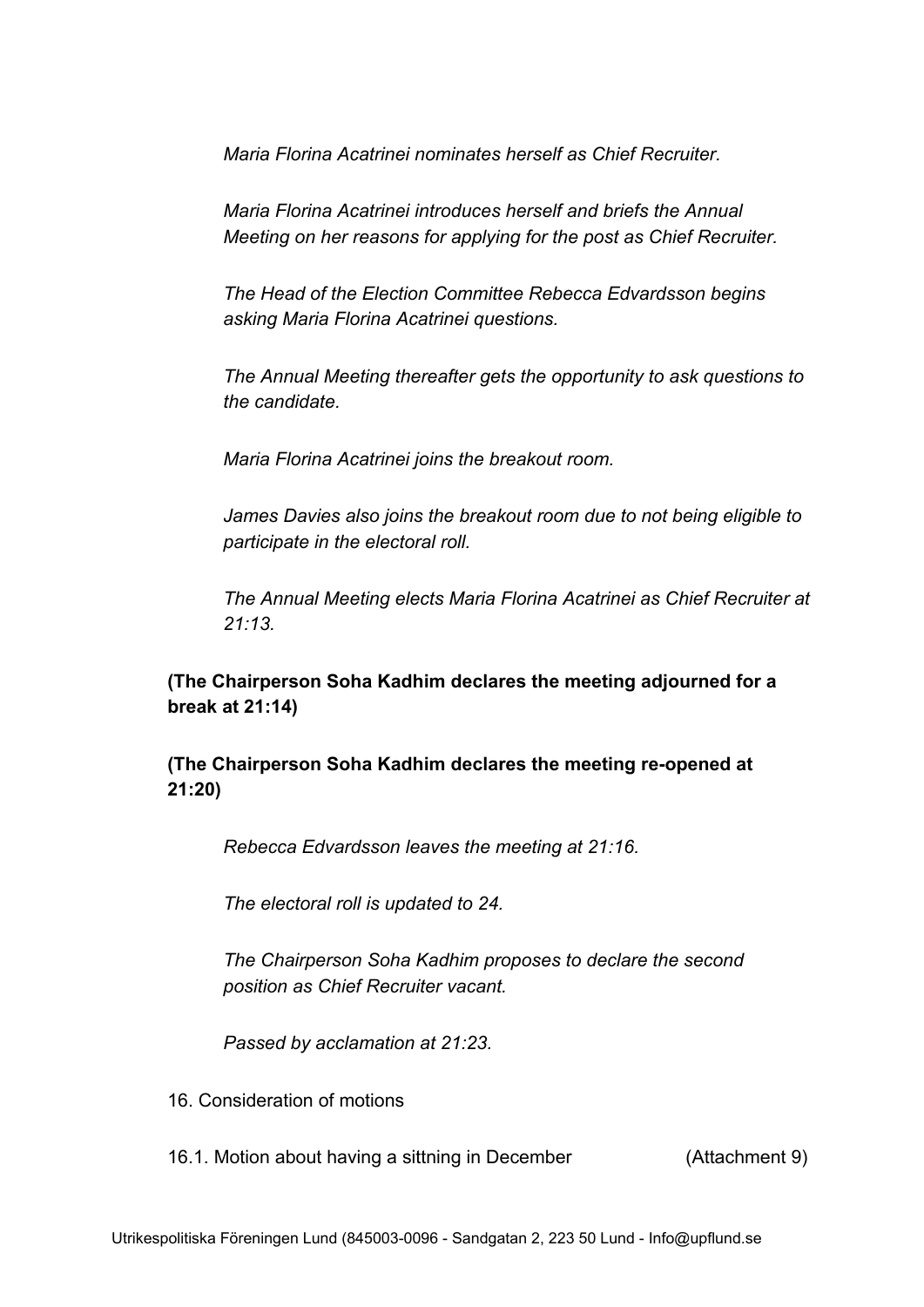*Henrietta Kulleborn and Miljaemilia Wala proposes that the Annual Meeting decides*

> *To allow the activity committee to organize a sittning in December according to the changing limitations and recommendations imposed by Covid-19.*

*The Annual Meeting asks questions about how the sittning would take place in relation to the corona pandemic. Questions also arise in regards to what would happen if the situation worsens.*

*Hedda Carlsson proposes a counter proposal. The counter proposal would be formulated as follows: To allow the activity committee to organize a sittning in December according to the changing limitations and recommendations imposed by Folkhälsomyndigheten.*

*Henrietta Kulleborn and Miljaemilia Wala puts forward a final proposition with regards to the proposition laid forward by Hedda Carlsson. The proposition would be formulated as follows:*

*To allow the activity committee to organize a sittning in December according to the changing limitations and recommendations imposed by Folkhälsomyndigheten regarding Covid-19.*

*Henrietta Kulleborn and Miljaemilia withdraws their initial proposal.*

*Hedda Carlsson withdraws her counter proposal.*

*The Annual Meeting moves to vote on the proposition to allow the activity committee to organize a sittning in December according to the changing limitations and recommendations imposed by Folkhälsomyndigheten regarding Covid-19.*

*The proposition is passed by acclamation at 21:42.*

## 17. Other Points

*No further points were added to the proposed agenda.*